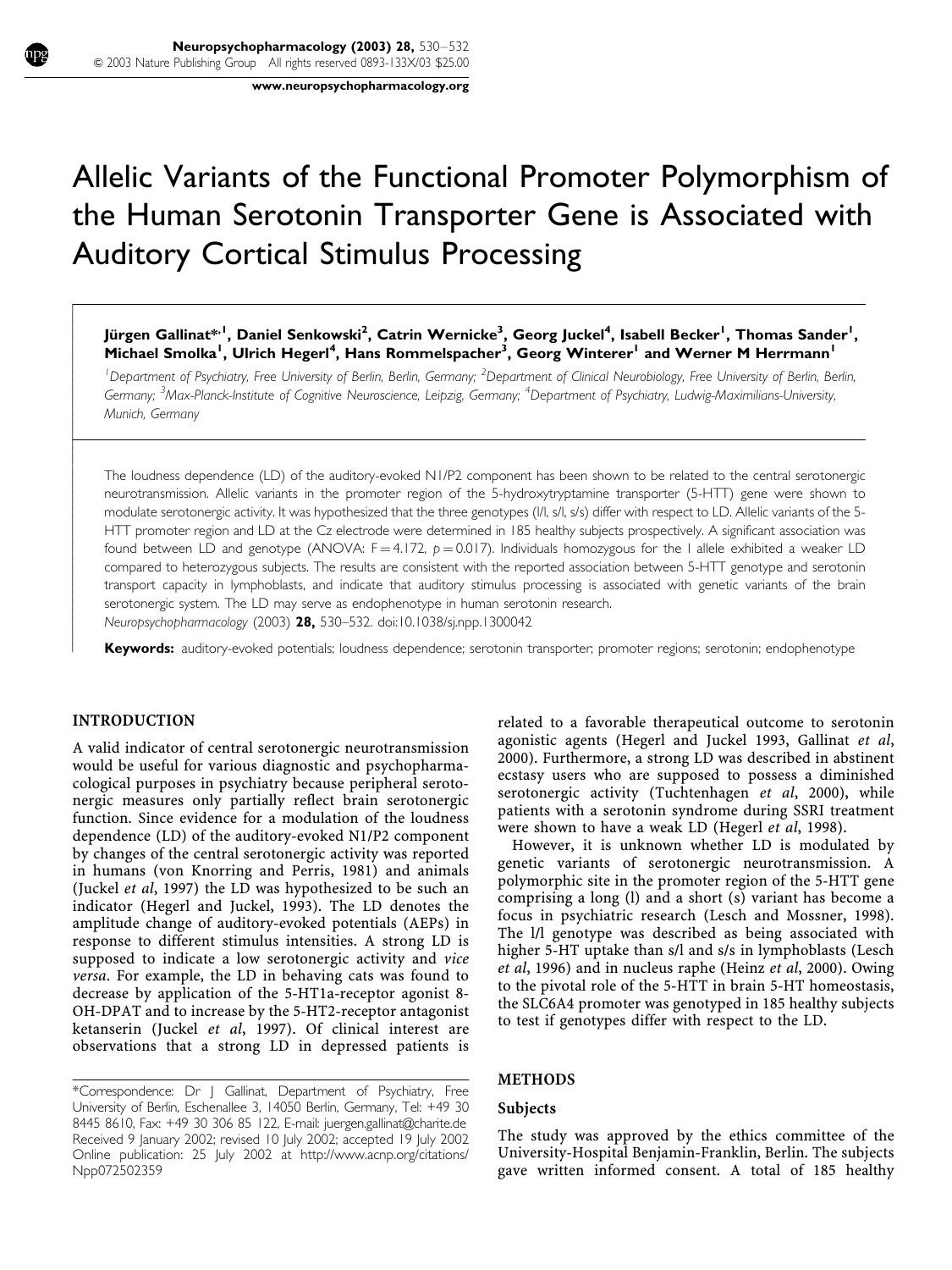unrelated participants (age  $39.3 \pm 13.4$  years, 96 male), all of German origin except five subjects (Austrian, Danish, British), were recruited by newspaper advertisements. A screening was performed by telephone, and a psychiatric interview (M.I.N.I, Sheehan et al, 1998) was applied just before LD recording to evaluate the exclusion criterion: axis-I or axis-II disorders, axis-I diagnosis of first-degree relatives, psychotropic drug intake, hearing disorder (whisper test and in doubtful cases 1000-Hz tone audiometry) and any condition that may interfere with the purpose of the study.

## AEP-Recording

AEP recording (Synamps-Neuroscan<sup>®</sup>) was performed with eyes open. Tones (1000 Hz, 40 ms duration, ISI 1800– 2200 ms) of five intensities (79, 87.5, 96, 104.5, and 113 dBSPL) were presented binaurally by headphones. At least 30 artefact-free ( $\pm 100 \,\mu$ V) sweeps/intensity were averaged. N1 peaks (50–150 ms) and P2 peaks (100– 250 ms) were determined semiautomatically at a Cz electrode (linked-mastoids reference). The LD was calculated as a linear regression slope with stimulus intensity as an independent variable and N1/P2 amplitude as a dependent variable (Gallinat et al, 2000). Genotyping was performed as described previously (Sander et al, 1998).

### RESULTS

An ANOVA revealed significant differences of the LD<br>between the three 5-HTT genotype groups between the three 5-HTT genotype  $(F(2,182) = 4.172, p = 0.017, R^2 = 0.044)$ . Post hoc analyses yielded a significant lower LD for the l/l as compared to the s/l genotype ( $p = 0.022$ ), but not for l/l vs s/s genotype  $(p = 0.15,$  Bonferroni, Figure 1). No age differences were found among  $1/1$  (40.8  $\pm$  14.2 years), s/l (38.7  $\pm$  12.2 years) and  $s/s$  (37.0  $\pm$  13.8 years) genotype groups  $(F(2,182) = 1.047, p = 0.353).$ 



Figure I Mean values and standard error of mean of the LD for three genotypes. The l/l homozygous group has a significant weaker LD as compared to the s/l group ( $p = 0.022$ ).

## DISCUSSION

A significantly weaker LD was observed in subjects with l/l genotype as compared to the group with s/l genotype, which may indicate a higher central serotonergic activity in subjects homozygous for the l allele. The 5-HTT genotype explained 4% of LD variance. This finding is important since it confirms and extends a recent SPECT study (Heinz et al, 2000) in suggesting that central serotonergic activity is increased in l/l carriers. The present results are also in agreement with the observation that lymphoblasts with one or two s alleles possess a lower 5HT-uptake than cells with the  $1/l$  genotype (Lesch et al, 1996), although in vivo measures showed conflicting results (Willeit et al, 2001).

A weak LD was originally interpreted as a consequence of a central mechanism protecting the organism from sensory overload (Buchsbaum, 1976). The later described association of LD with serotonergic neurotransmission (Hegerl and Juckel, 1993) is supposed to be based on the dense serotonergic innervation of the primary auditory cor $text$ —the main N1/P2 generator—especially layer IV (Lewis et al, 1986). Since layer IV also receives most of the specific thalamic sensory input, brainstem serotonergic projections are in a position to modulate initial cortical signal processing (Morrison et al, 1982) and therefore the LD (Juckel et al, 1997). It was reported in behaving cats that the LD is weak during high firing rate of serotonergic neurons in dorsal raphe nucleus and vice versa (Juckel et al, 1999). It can be speculated that the weak LD of the l/l genotype in the present data is because of a high firing rate of raphe neurons. In line with this, a higher transport capacity of the l/l genotype was suggested to exert a somatodendritic 5- HT1a-receptor-mediated negative feedback with an overall increase of 5-HT neurotransmission (Lesch and Mossner, 1998). Such a mechanism might decrease the LD generated in the auditory cortex and may explain the present results.

Interestingly, recent animal studies indicate a primarily inhibitory effect of 5-HT even on nuclei of the ascending auditory pathway including superior olive (Fitzgerald and Sanes, 1999) and inferior colliculus (Hurley and Pollak, 1999). Furthermore, 5-HT exerts influences on neural development and probably on plasticity and function of the auditory system as well (Fitzgerald and Sanes, 1999). Therefore, it cannot be excluded that 5-HT-genotype-driven developmental alterations of subcortical structures and the ascending auditory pathway underlie the present results.

In summary, LD as a correlate of the auditory cortical stimulus processing may serve as an intermediate phenotype indicating central serotonergic activity as a function of genotype. The LD may be helpful to evaluate the functional significance of other polymorphisms of the serotonin system.

### REFERENCES

- Buchsbaum M (1976). Self-regulation of stimulus intensity: augmenting reducing and the average evoked response. In: Schwartz GE, Shapiro D (eds). Consciousness and self-regulation. New York: Plenum Press, pp 101–135.
- Fitzgerald KK, Sanes DH (1999). Serotonergic modulation of synapses in the developing gerbil lateral superior olive. J Neurophysiol 81: 2743–2752.